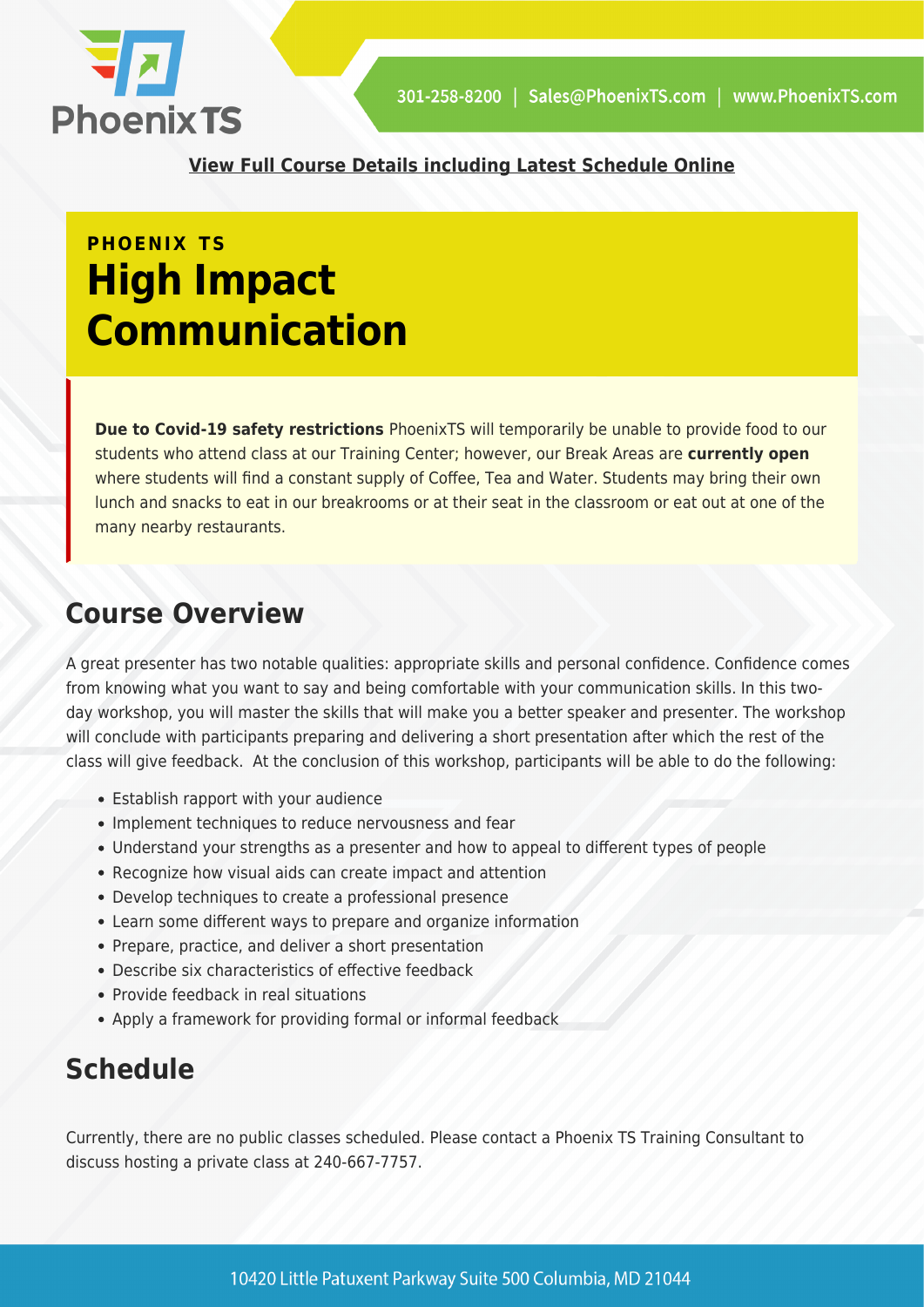

### **Day 1**

**Session One: Course Overview**

**Session Two: Communication**

### **Session Three: Stop! Check Your Mouth!**

- Speaking Characteristics
- Five Good Rules

### **Session Four: What's Your Type? How About Mine?**

- The Assessment
- Learning to Type

### **Session five: Positive Self-Talk**

- Our Thoughts
- Thinking Positive

### **Session Six: Rapport**

### **Session Seven: Maximizing Meetings**

- Four Areas of Opportunity
- Fifteen Ways to Master a Meeting
- Learning Names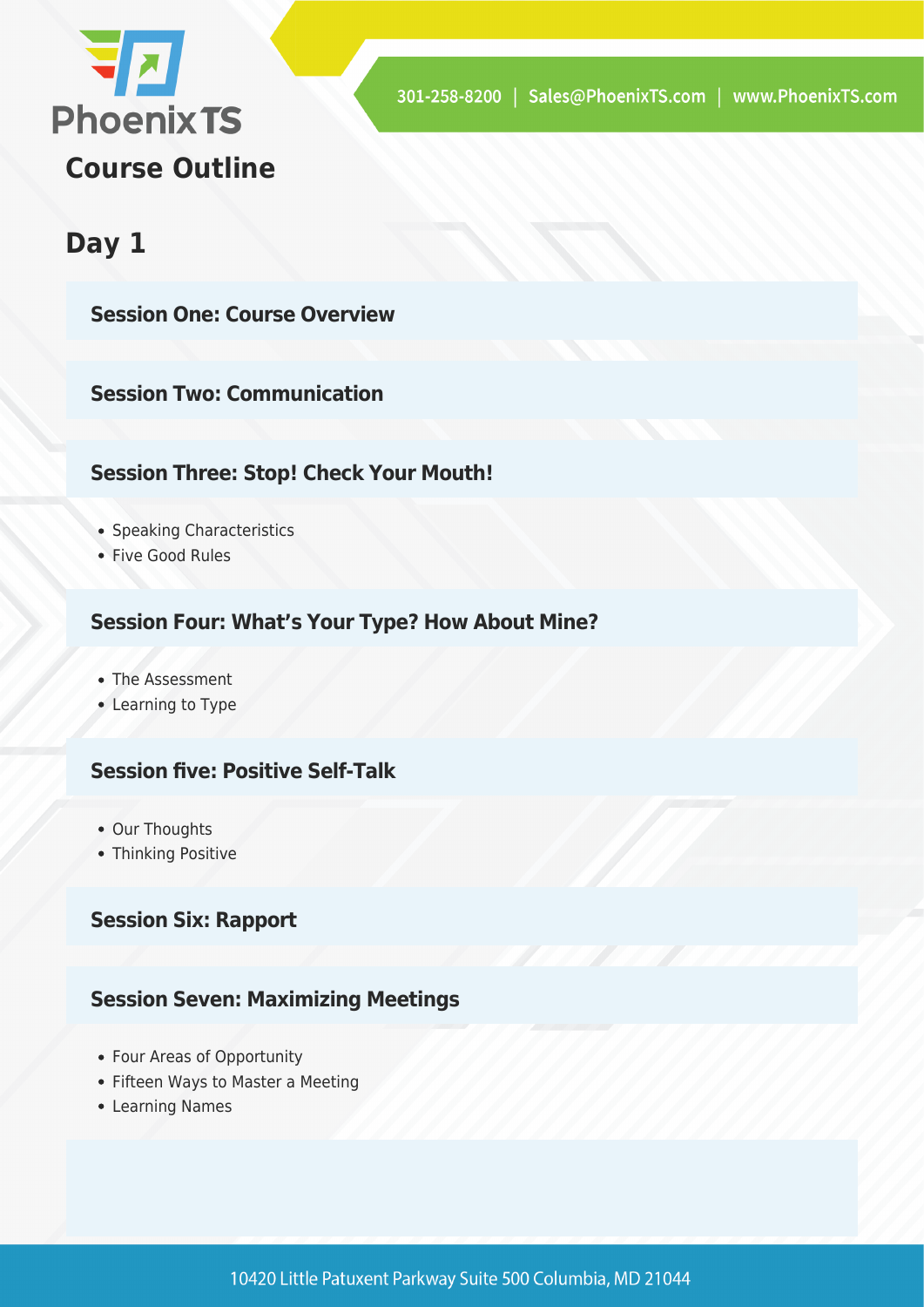

Session Eight: Body Language

### **Session Nine: Sticky Situations**

### **Session Ten: I Can Just Send an Email, Right?**

- Advantages of Oral Presentation
- Oratory Exercise
- Presenting

### **Session Eleven: Overcoming Nervousness**

- About Nervousness
- Mastering Non-Verbal Communication

### **Day 2**

### **Session Twelve: The Five S's**

- Five Points for Any Presentation
- Preparing with the Five-S Pattern
- Presentations

#### **Session Thirteen: Start Writing!**

- Evidence
- Introduction
- Following the Opening Statement
- Transitioning to the Body
- Endings
- Think Fast
- Presentations

#### **Session Fourteen: Audience Profile**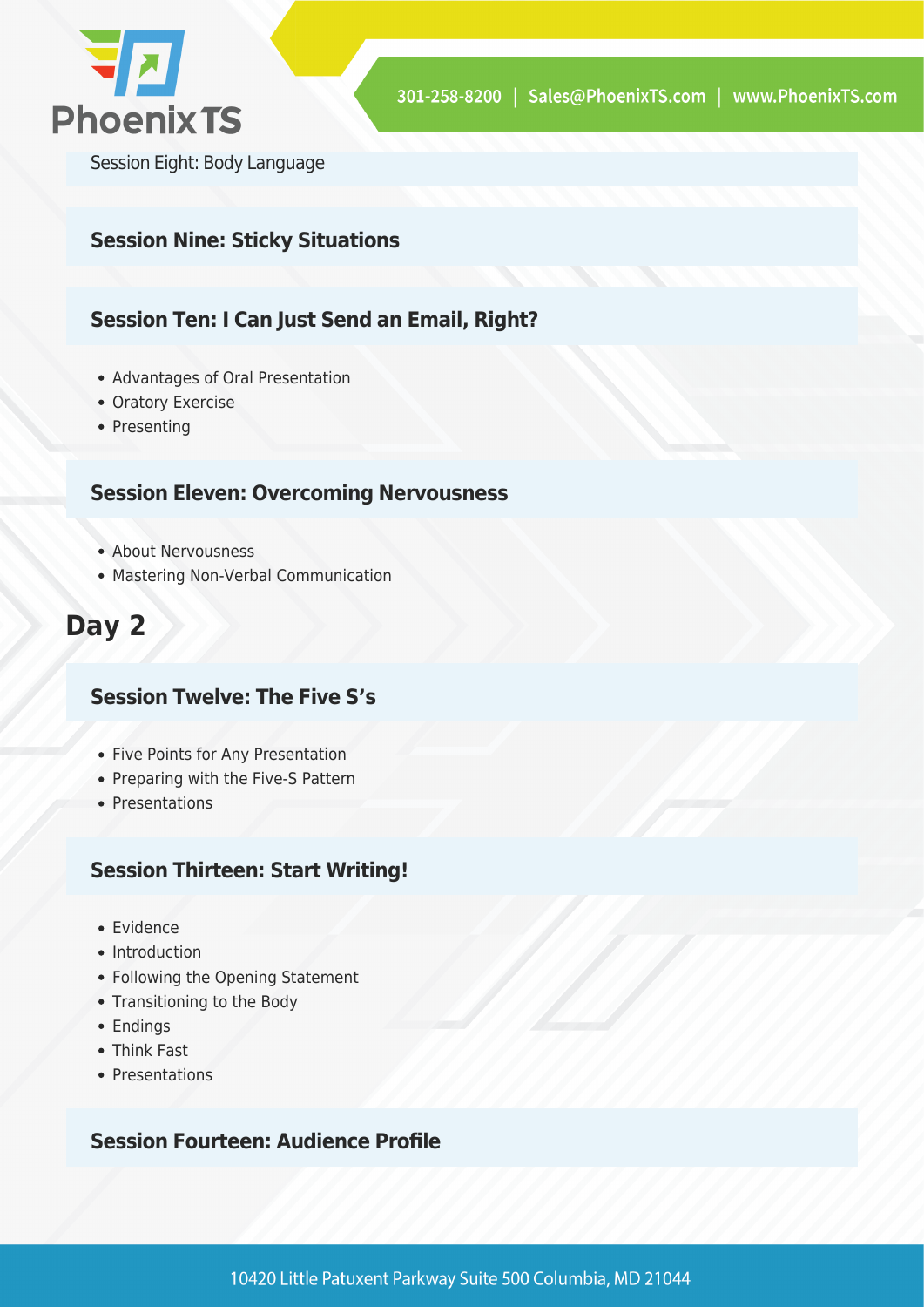

### **Session Fifteen: Your Speaking Voice**

- Parts of Your Message
- Vocal Variety
- Mastering Your Material

### **Session Sixteen: Add Punch to Your Presentation**

### **Session Seventeen: Your Presentation**

- Preparation
- Presentations
- Debrief

### **Session Eighteen: Characteristics of Effective Feedback**

- Six Characteristics
- Formal Feedback Framework
- Information Feedback Framework
- State Your Case
- Receiving Feedback Graciously

**Due to Covid-19 safety restrictions** PhoenixTS will temporarily be unable to provide food to our students who attend class at our Training Center; however, our Break Areas are **currently open** where students will find a constant supply of Coffee, Tea and Water. Students may bring their own lunch and snacks to eat in our breakrooms or at their seat in the classroom or eat out at one of the many nearby restaurants.